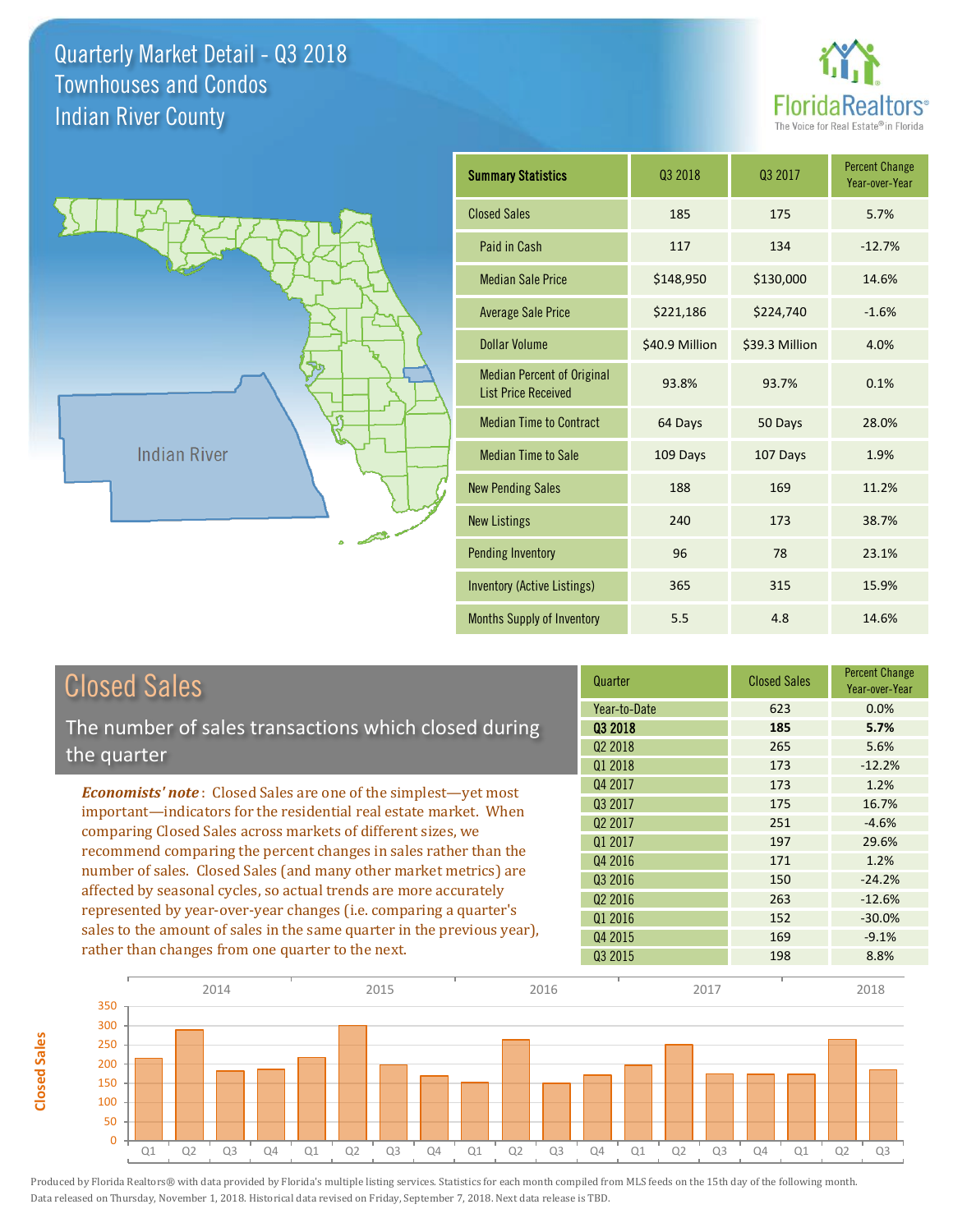**Cash Sales**



| Cash Sales                                                                     | Quarter             | <b>Cash Sales</b> | <b>Percent Change</b><br>Year-over-Year |
|--------------------------------------------------------------------------------|---------------------|-------------------|-----------------------------------------|
|                                                                                | Year-to-Date        | 447               | $-4.1%$                                 |
| The number of Closed Sales during the quarter in                               | 03 2018             | 117               | $-12.7%$                                |
|                                                                                | 02 2018             | 195               | 2.6%                                    |
| which buyers exclusively paid in cash                                          | 01 2018             | 135               | $-4.9%$                                 |
|                                                                                | Q4 2017             | 114               | $-13.0%$                                |
|                                                                                | 03 2017             | 134               | 34.0%                                   |
| <b>Economists' note:</b> Cash Sales can be a useful indicator of the extent to | 02 2017             | 190               | $-0.5%$                                 |
| which investors are participating in the market. Why? Investors are            | 01 2017             | 142               | 11.8%                                   |
| far more likely to have the funds to purchase a home available up front,       | Q4 2016             | 131               | $-5.8%$                                 |
| whereas the typical homebuyer requires a mortgage or some other                | Q3 2016             | 100               | $-30.6%$                                |
| form of financing. There are, of course, many possible exceptions, so          | Q <sub>2</sub> 2016 | 191               | $-19.4%$                                |
| this statistic should be interpreted with care.                                | Q1 2016             | 127               | $-28.2%$                                |
|                                                                                | Q4 2015             | 139               | $-4.1%$                                 |



# Cash Sales as a Percentage of Closed Sales

The percentage of Closed Sales during the quarter which were Cash Sales

*Economists' note* : This statistic is simply another way of viewing Cash Sales. The remaining percentages of Closed Sales (i.e. those not paid fully in cash) each quarter involved some sort of financing, such as mortgages, owner/seller financing, assumed loans, etc.

| Quarter             | <b>Percent of Closed</b><br>Sales Paid in Cash | <b>Percent Change</b><br>Year-over-Year |
|---------------------|------------------------------------------------|-----------------------------------------|
| Year-to-Date        | 71.7%                                          | $-4.1%$                                 |
| Q3 2018             | 63.2%                                          | $-17.5%$                                |
| 02 2018             | 73.6%                                          | $-2.8%$                                 |
| Q1 2018             | 78.0%                                          | 8.2%                                    |
| Q4 2017             | 65.9%                                          | $-14.0%$                                |
| Q3 2017             | 76.6%                                          | 14.8%                                   |
| Q <sub>2</sub> 2017 | 75.7%                                          | 4.3%                                    |
| 01 2017             | 72.1%                                          | $-13.8%$                                |
| Q4 2016             | 76.6%                                          | $-6.8%$                                 |
| Q3 2016             | 66.7%                                          | $-8.3%$                                 |
| Q <sub>2</sub> 2016 | 72.6%                                          | $-7.8%$                                 |
| Q1 2016             | 83.6%                                          | 2.5%                                    |
| Q4 2015             | 82.2%                                          | 5.4%                                    |
| Q3 2015             | 72.7%                                          | $-2.7%$                                 |
|                     |                                                |                                         |

Q3 2015 144 5.9%

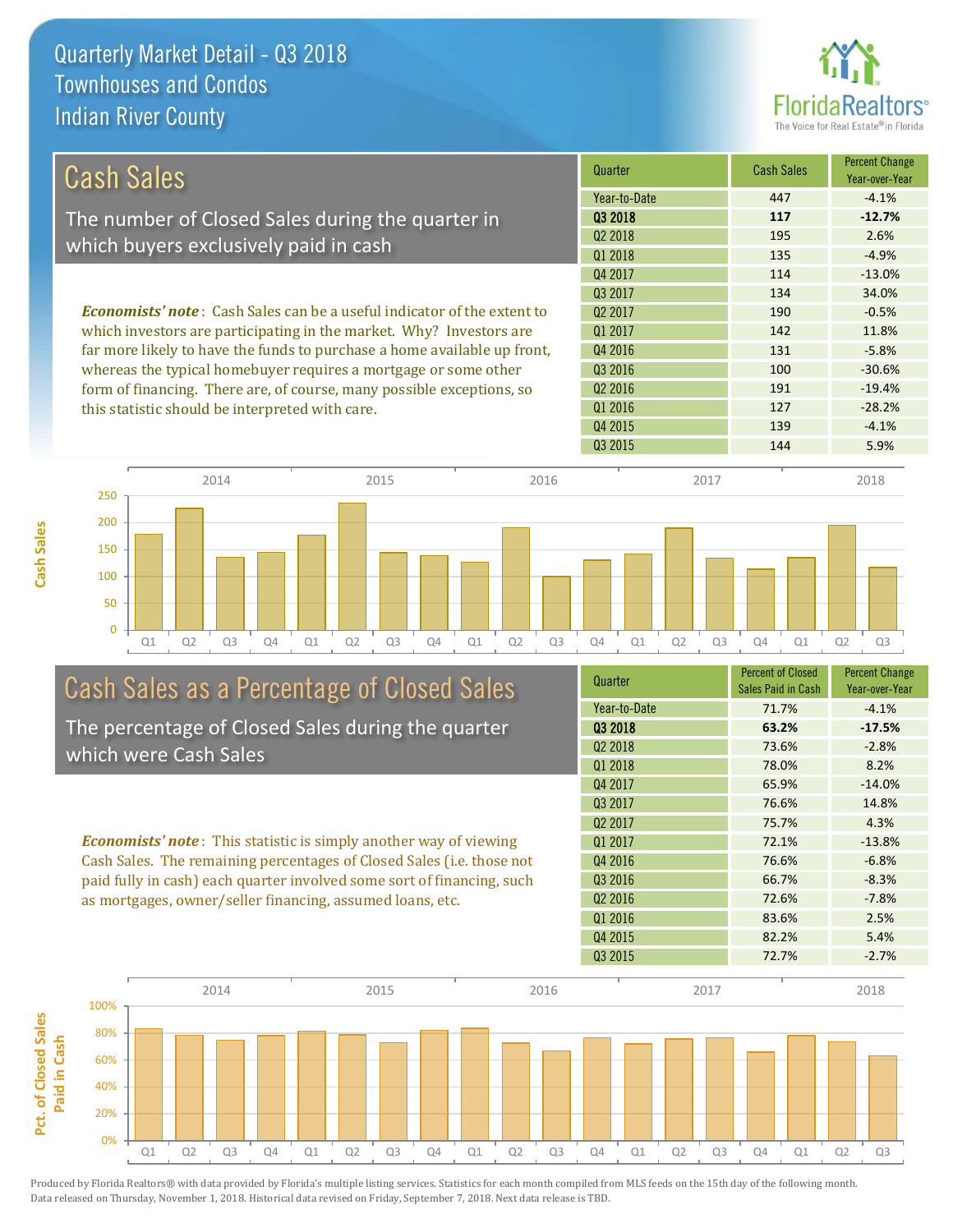

# Median Sale Price

The median sale price reported for the quarter (i.e. 50% of sales were above and 50% of sales were below)

*Economists' note* : Median Sale Price is our preferred summary statistic for price activity because, unlike Average Sale Price, Median Sale Price is not sensitive to high sale prices for small numbers of homes that may not be characteristic of the market area. Keep in mind that median price trends over time are not always solely caused by changes in the general value of local real estate. Median sale price only reflects the values of the homes that *sold* each quarter, and the mix of the types of homes that sell can change over time.

| Quarter             | <b>Median Sale Price</b> | <b>Percent Change</b><br>Year-over-Year |
|---------------------|--------------------------|-----------------------------------------|
| Year-to-Date        | \$145,000                | 7.4%                                    |
| Q3 2018             | \$148,950                | 14.6%                                   |
| Q2 2018             | \$160,000                | $-1.5%$                                 |
| Q1 2018             | \$130,000                | 6.6%                                    |
| Q4 2017             | \$137,750                | 11.5%                                   |
| Q3 2017             | \$130,000                | 0.0%                                    |
| Q <sub>2</sub> 2017 | \$162,500                | 22.2%                                   |
| Q1 2017             | \$122,000                | 11.7%                                   |
| Q4 2016             | \$123,500                | 9.3%                                    |
| Q3 2016             | \$130,000                | 16.1%                                   |
| Q <sub>2</sub> 2016 | \$133,000                | 5.6%                                    |
| Q1 2016             | \$109,250                | $-8.2%$                                 |
| Q4 2015             | \$113,000                | 6.9%                                    |
| Q3 2015             | \$112,000                | 10.3%                                   |



## Average Sale Price

The average sale price reported for the quarter (i.e. total sales in dollars divided by the number of sales)

*Economists' note* : Usually, we prefer Median Sale Price over Average Sale Price as a summary statistic for home prices. However, Average Sale Price does have its uses—particularly when it is analyzed alongside the Median Sale Price. For one, the relative difference between the two statistics can provide some insight into the market for higher-end homes in an area.

| Quarter             | <b>Average Sale Price</b> | <b>Percent Change</b><br>Year-over-Year |
|---------------------|---------------------------|-----------------------------------------|
| Year-to-Date        | \$249,313                 | $-2.2%$                                 |
| Q3 2018             | \$221,186                 | $-1.6%$                                 |
| Q <sub>2</sub> 2018 | \$287,399                 | 8.4%                                    |
| Q1 2018             | \$221,053                 | $-17.8%$                                |
| Q4 2017             | \$202,380                 | $-4.0%$                                 |
| Q3 2017             | \$224,740                 | 6.5%                                    |
| Q <sub>2</sub> 2017 | \$265,071                 | 19.6%                                   |
| Q1 2017             | \$269,049                 | 18.9%                                   |
| Q4 2016             | \$210,855                 | $-12.5%$                                |
| Q3 2016             | \$211,095                 | 11.2%                                   |
| Q <sub>2</sub> 2016 | \$221,596                 | 14.4%                                   |
| Q1 2016             | \$226,199                 | $-0.7%$                                 |
| Q4 2015             | \$240,919                 | 22.4%                                   |
| Q3 2015             | \$189,872                 | $-3.0%$                                 |



**Median Sale Price**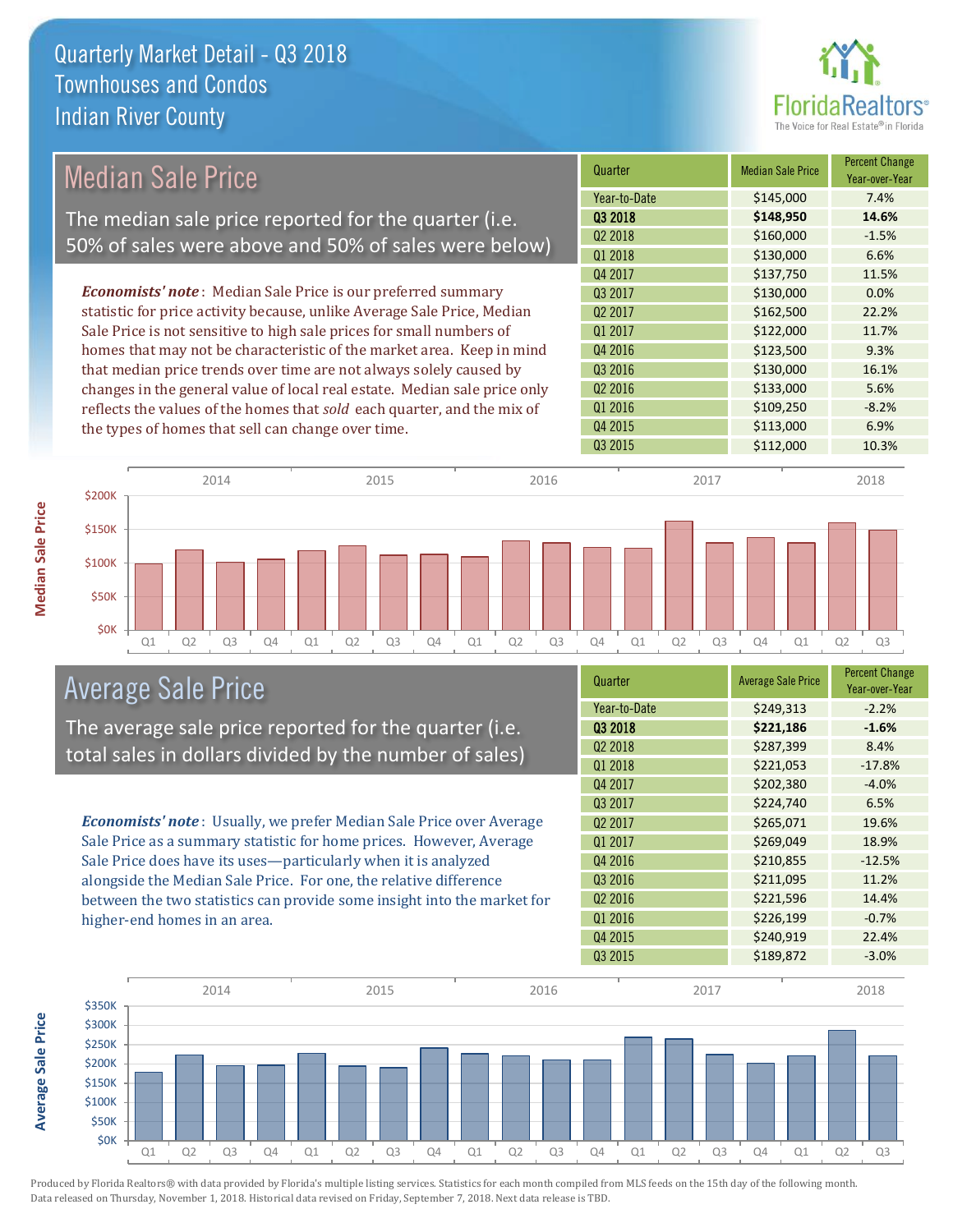

# Dollar Volume

The sum of the sale prices for all sales which closed during the quarter

*Economists' note* : Dollar Volume is simply the sum of all sale prices in a given time period, and can quickly be calculated by multiplying Closed Sales by Average Sale Price. It is a strong indicator of the health of the real estate industry in a market, and is of particular interest to real estate professionals, investors, analysts, and government agencies. Potential home sellers and home buyers, on the other hand, will likely be better served by paying attention to trends in the two components of Dollar Volume (i.e. sales and prices) individually.

| Quarter             | <b>Dollar Volume</b> | <b>Percent Change</b><br>Year-over-Year |
|---------------------|----------------------|-----------------------------------------|
| Year-to-Date        | \$155.3 Million      | $-2.2%$                                 |
| 03 2018             | \$40.9 Million       | 4.0%                                    |
| Q <sub>2</sub> 2018 | \$76.2 Million       | 14.5%                                   |
| Q1 2018             | \$38.2 Million       | $-27.8%$                                |
| Q4 2017             | \$35.0 Million       | $-2.9%$                                 |
| Q3 2017             | \$39.3 Million       | 24.2%                                   |
| Q <sub>2</sub> 2017 | \$66.5 Million       | 14.2%                                   |
| Q1 2017             | \$53.0 Million       | 54.2%                                   |
| Q4 2016             | \$36.1 Million       | $-11.4%$                                |
| Q3 2016             | \$31.7 Million       | $-15.8%$                                |
| Q <sub>2</sub> 2016 | \$58.3 Million       | $-0.1%$                                 |
| Q1 2016             | \$34.4 Million       | $-30.4%$                                |
| Q4 2015             | \$40.7 Million       | 11.3%                                   |
| Q3 2015             | \$37.6 Million       | 5.5%                                    |



## Median Percent of Original List Price Received The median of the sale price (as a percentage of the original list

price) across all properties selling during the quarter

*Economists' note* : The Median Percent of Original List Price Received is useful as an indicator of market recovery, since it typically rises as buyers realize that the market may be moving away from them and they need to match the selling price (or better it) in order to get a contract on the house. This is usually the last measure to indicate a market has shifted from down to up, so it is what we would call a *lagging* indicator.

| Quarter             | Med. Pct. of Orig.<br><b>List Price Received</b> | <b>Percent Change</b><br>Year-over-Year |
|---------------------|--------------------------------------------------|-----------------------------------------|
| Year-to-Date        | 94.5%                                            | 0.7%                                    |
| 03 2018             | 93.8%                                            | 0.1%                                    |
| Q <sub>2</sub> 2018 | 94.9%                                            | 1.4%                                    |
| Q1 2018             | 95.1%                                            | 0.7%                                    |
| Q4 2017             | 95.3%                                            | 1.9%                                    |
| Q3 2017             | 93.7%                                            | 0.9%                                    |
| Q <sub>2</sub> 2017 | 93.6%                                            | $-0.1%$                                 |
| Q1 2017             | 94.4%                                            | 0.3%                                    |
| Q4 2016             | 93.5%                                            | $-0.1%$                                 |
| Q3 2016             | 92.9%                                            | $-1.6%$                                 |
| Q <sub>2</sub> 2016 | 93.7%                                            | 0.9%                                    |
| Q1 2016             | 94.1%                                            | 0.6%                                    |
| Q4 2015             | 93.6%                                            | 0.6%                                    |
| Q3 2015             | 94.4%                                            | 3.4%                                    |

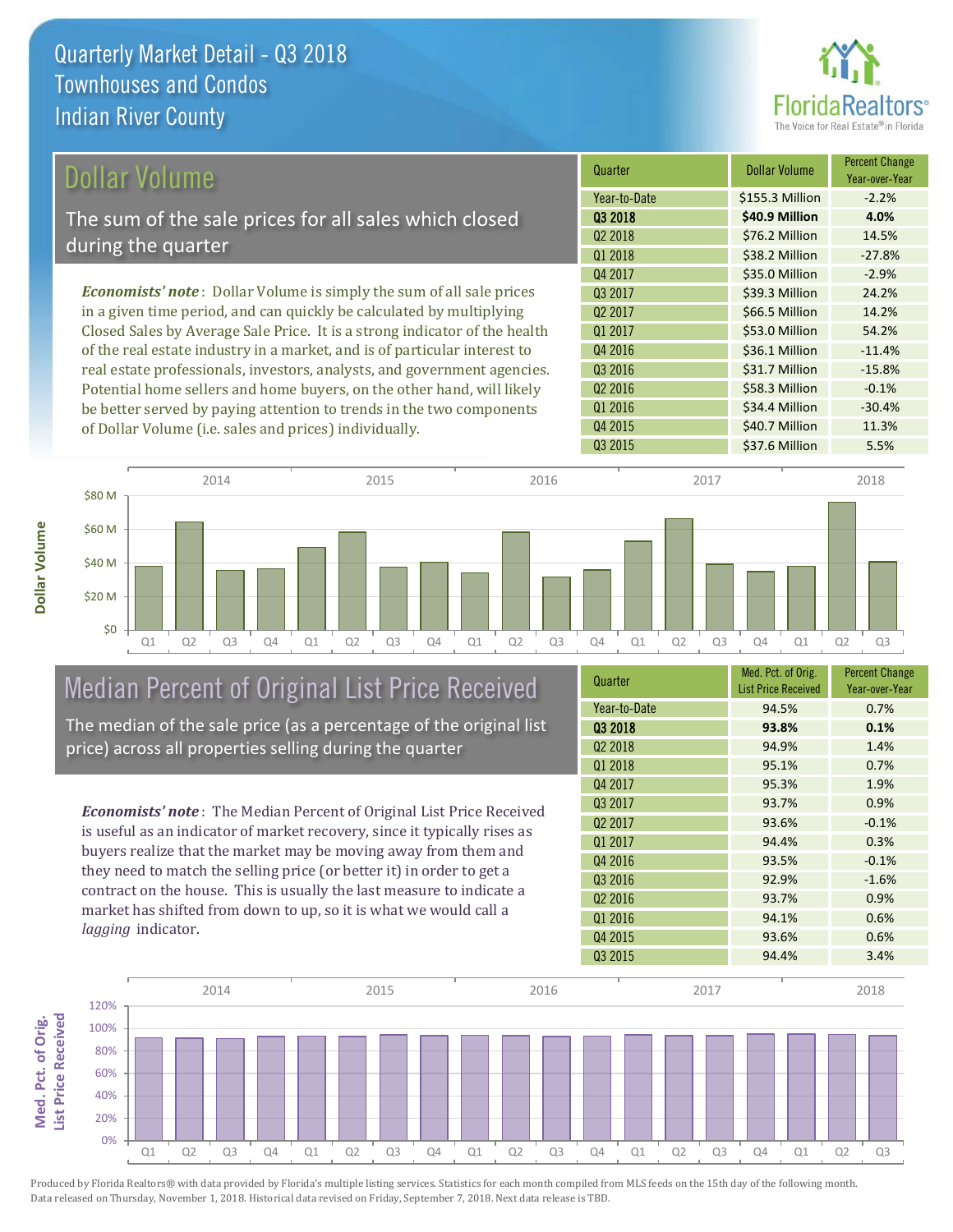

# Median Time to Contract

The median number of days between the listing date and contract date for all Closed Sales during the quarter

*Economists' note* : Like Time to Sale, Time to Contract is a measure of the length of the home selling process calculated for sales which closed during the quarter. The difference is that Time to Contract measures the number of days between the initial listing of a property and the signing of the contract which eventually led to the closing of the sale. When the gap between Median Time to Contract and Median Time to Sale grows, it is usually a sign of longer closing times and/or declining numbers of cash sales.

| Quarter             | <b>Median Time to</b><br>Contract | <b>Percent Change</b><br>Year-over-Year |
|---------------------|-----------------------------------|-----------------------------------------|
| Year-to-Date        | 46 Days                           | $-14.8%$                                |
| Q3 2018             | 64 Days                           | 28.0%                                   |
| Q <sub>2</sub> 2018 | 38 Days                           | $-33.3%$                                |
| Q1 2018             | 46 Days                           | $-13.2%$                                |
| Q4 2017             | 56 Days                           | $-11.1%$                                |
| 03 2017             | 50 Days                           | $-24.2%$                                |
| Q <sub>2</sub> 2017 | 57 Days                           | $-8.1%$                                 |
| Q1 2017             | 53 Days                           | 29.3%                                   |
| Q4 2016             | 63 Days                           | $-17.1%$                                |
| Q3 2016             | 66 Days                           | 46.7%                                   |
| Q <sub>2</sub> 2016 | 62 Days                           | $-7.5%$                                 |
| Q1 2016             | 41 Days                           | $-62.7%$                                |
| Q4 2015             | 76 Days                           | $-32.1%$                                |
| Q3 2015             | 45 Days                           | $-65.9%$                                |



# Median Time to Sale

**Median Time to** 

**Median Time to** 

The median number of days between the listing date and closing date for all Closed Sales during the quarter

*Economists' note* : Time to Sale is a measure of the length of the home selling process, calculated as the number of days between the initial listing of a property and the closing of the sale. *Median* Time to Sale is the amount of time the "middle" property selling this month was on the market. That is, 50% of homes selling this month took *less* time to sell, and 50% of homes took *more* time to sell. Median Time to Sale gives a more accurate picture than Average Time to Sale, which can be skewed upward by small numbers of properties taking an abnormally long time to sell.

| Quarter             | <b>Median Time to Sale</b> | <b>Percent Change</b><br>Year-over-Year |
|---------------------|----------------------------|-----------------------------------------|
| Year-to-Date        | 88 Days                    | $-11.1%$                                |
| Q3 2018             | 109 Days                   | 1.9%                                    |
| Q <sub>2</sub> 2018 | 82 Days                    | $-15.5%$                                |
| Q1 2018             | 80 Days                    | $-13.0%$                                |
| Q4 2017             | 103 Days                   | $-1.9%$                                 |
| Q3 2017             | 107 Days                   | $-12.3%$                                |
| Q <sub>2</sub> 2017 | 97 Days                    | $-7.6%$                                 |
| Q1 2017             | 92 Days                    | 9.5%                                    |
| Q4 2016             | 105 Days                   | $-5.4%$                                 |
| Q3 2016             | 122 Days                   | 31.2%                                   |
| Q <sub>2</sub> 2016 | 105 Days                   | $-0.9%$                                 |
| Q1 2016             | 84 Days                    | $-31.7%$                                |
| Q4 2015             | 111 Days                   | $-13.3%$                                |
| Q3 2015             | 93 Days                    | $-33.1%$                                |

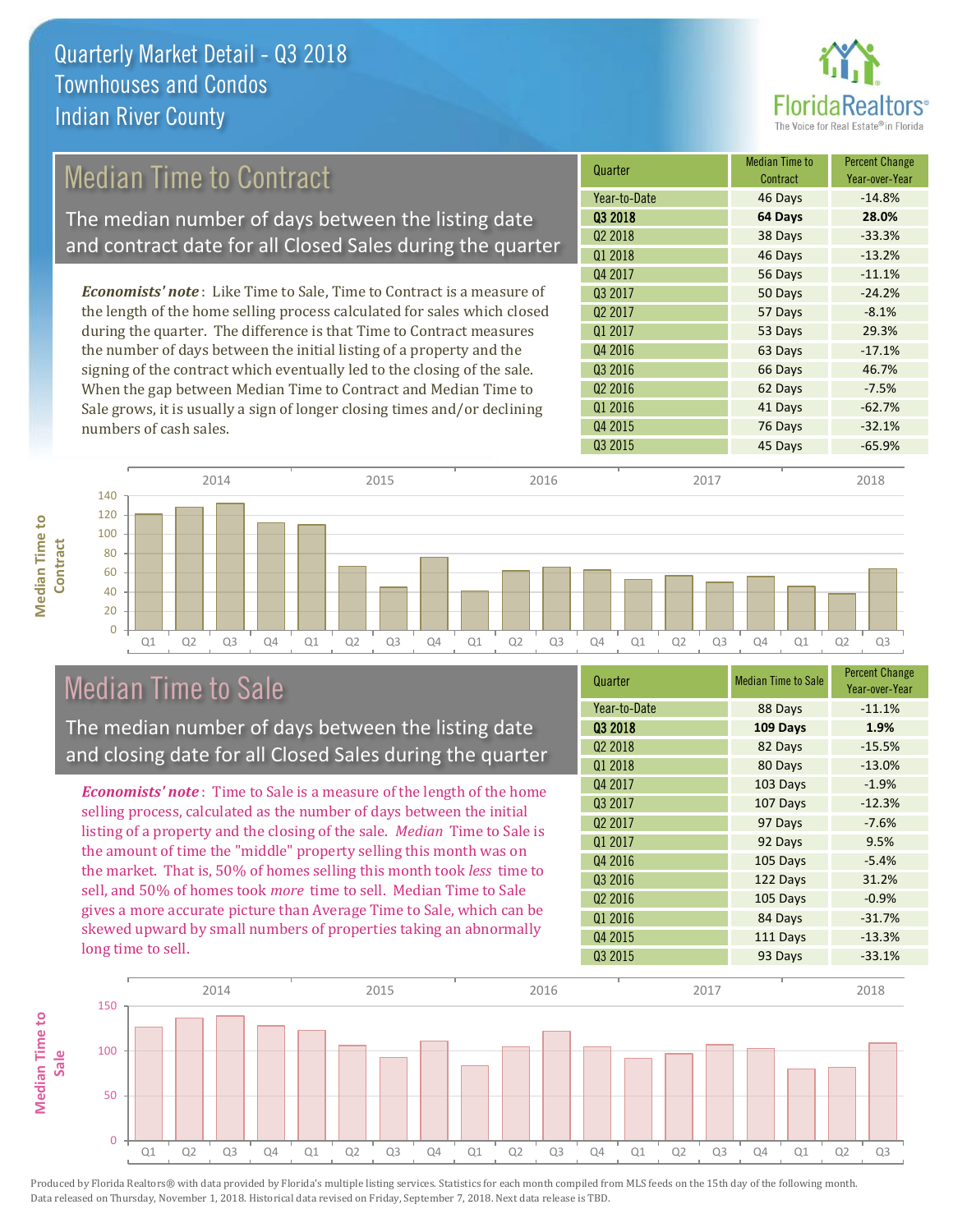

| <b>New Pending Sales</b>                                                      | Quarter             | <b>New Pending Sales</b> | <b>Percent Change</b><br>Year-over-Year |
|-------------------------------------------------------------------------------|---------------------|--------------------------|-----------------------------------------|
|                                                                               | Year-to-Date        | 702                      | 7.8%                                    |
| The number of listed properties that went under                               | 03 2018             | 188                      | 11.2%                                   |
| contract during the quarter                                                   | 02 2018             | 239                      | 9.1%                                    |
|                                                                               | Q1 2018             | 275                      | 4.6%                                    |
|                                                                               | Q4 2017             | 171                      | $-2.8%$                                 |
| <b>Economists' note:</b> Because of the typical length of time it takes for a | 03 2017             | 169                      | 1.2%                                    |
| sale to close, economists consider Pending Sales to be a decent               | Q <sub>2</sub> 2017 | 219                      | 0.9%                                    |
| indicator of potential future Closed Sales. It is important to bear in        | 01 2017             | 263                      | 16.4%                                   |
| mind, however, that not all Pending Sales will be closed successfully.        | Q4 2016             | 176                      | 13.5%                                   |
| So, the effectiveness of Pending Sales as a future indicator of Closed        | Q3 2016             | 167                      | $-10.2%$                                |
| Sales is susceptible to changes in market conditions such as the              | Q <sub>2</sub> 2016 | 217                      | $-43.6%$                                |
| availability of financing for homebuyers and the inventory of                 | Q1 2016             | 226                      | $-42.9%$                                |
| distressed properties for sale.                                               | Q4 2015             | 155                      | $-44.6%$                                |
|                                                                               | Q3 2015             | 186                      | $-28.7%$                                |



## New Listings The number of properties put onto the market during the quarter

*Economists' note* : New Listings tend to rise in delayed response to increasing prices, so they are often seen as a lagging indicator of market health. As prices rise, potential sellers raise their estimations of value—and in the most recent cycle, rising prices have freed up many potential sellers who were previously underwater on their mortgages. Note that in our calculations, we take care to not include properties that were recently taken off the market and quickly relisted, since these are not really *new* listings.

**New Listings**

**Pending Sales**

Pending Sales

| Quarter             | <b>New Listings</b> | <b>Percent Change</b><br>Year-over-Year |
|---------------------|---------------------|-----------------------------------------|
| Year-to-Date        | 900                 | 18.6%                                   |
| 03 2018             | 240                 | 38.7%                                   |
| Q <sub>2</sub> 2018 | 262                 | $-0.8%$                                 |
| Q1 2018             | 398                 | 23.6%                                   |
| Q4 2017             | 241                 | 9.5%                                    |
| Q3 2017             | 173                 | 2.4%                                    |
| Q <sub>2</sub> 2017 | 264                 | 22.8%                                   |
| Q1 2017             | 322                 | $-0.6%$                                 |
| Q4 2016             | 220                 | $-0.9%$                                 |
| Q3 2016             | 169                 | $-23.5%$                                |
| Q <sub>2</sub> 2016 | 215                 | 0.0%                                    |
| Q1 2016             | 324                 | $-2.4%$                                 |
| Q4 2015             | 222                 | $-2.2%$                                 |
| Q3 2015             | 221                 | 17.6%                                   |

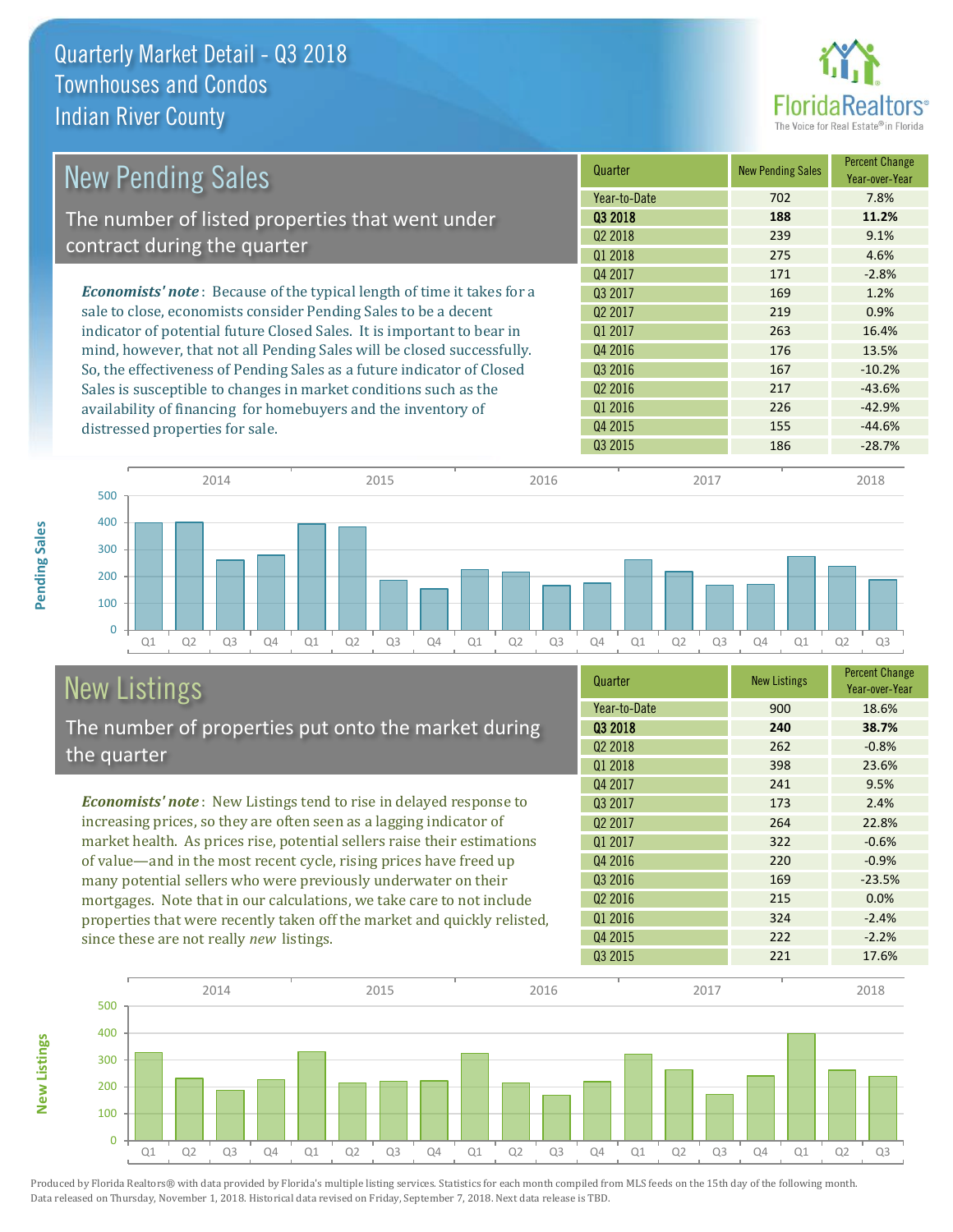

| <b>Inventory (Active Listings)</b>                                          | Quarter                  | Inventory | <b>Percent Change</b><br>Year-over-Year |
|-----------------------------------------------------------------------------|--------------------------|-----------|-----------------------------------------|
|                                                                             | <b>YTD (Monthly Avg)</b> | 386       | 9.3%                                    |
| The number of property listings active at the end of                        | 03 2018                  | 365       | 15.9%                                   |
| the quarter                                                                 | Q <sub>2</sub> 2018      | 360       | 0.6%                                    |
|                                                                             | Q1 2018                  | 415       | 15.9%                                   |
|                                                                             | Q4 2017                  | 326       | $-0.9%$                                 |
| <b>Economists' note:</b> There are a number of ways to define and calculate | 03 2017                  | 315       | 3.6%                                    |
| Inventory. Our method is to simply count the number of active listings      | Q <sub>2</sub> 2017      | 358       | 6.5%                                    |
| on the last day of the quarter, and hold this number to compare with        | Q1 2017                  | 358       | $-10.3%$                                |
| the same quarter the following year. Inventory rises when New               | Q4 2016                  | 329       | $-1.8%$                                 |
| Listings are outpacing the number of listings that go off-market            | Q3 2016                  | 304       | 5.2%                                    |
| (regardless of whether they actually sell). Likewise, it falls when New     | Q <sub>2</sub> 2016      | 336       | 18.3%                                   |
| Listings aren't keeping up with the rate at which homes are going off-      | Q1 2016                  | 399       | $-1.5%$                                 |



# Months Supply of Inventory

market.

**Inventory**

An estimate of the number of months it will take to deplete the current Inventory given recent sales rates

*Economists' note* : MSI is a useful indicator of market conditions. The benchmark for a balanced market (favoring neither buyer nor seller) is 5.5 months of inventory. Anything higher is traditionally a buyers' market, and anything lower is a sellers' market. There is no single accepted way of calculating MSI. A common method is to divide current Inventory by the most recent month's Closed Sales count, but this count is a usually poor predictor of future Closed Sales due to seasonal cycles. To eliminate seasonal effects, we use the 12-month average of monthly Closed Sales instead.

| Quarter                  | <b>Months Supply</b> | <b>Percent Change</b><br>Year-over-Year |
|--------------------------|----------------------|-----------------------------------------|
| <b>YTD (Monthly Avg)</b> | 5.9                  | 7.3%                                    |
| 03 2018                  | 5.5                  | 14.6%                                   |
| Q <sub>2</sub> 2018      | 5.5                  | $-1.8%$                                 |
| 01 2018                  | 6.5                  | 18.2%                                   |
| Q4 2017                  | 4.9                  | $-9.3%$                                 |
| Q3 2017                  | 4.8                  | $-4.0%$                                 |
| Q <sub>2</sub> 2017      | 5.6                  | 7.7%                                    |
| Q1 2017                  | 5.5                  | $-5.2%$                                 |
| Q4 2016                  | 5.4                  | 20.0%                                   |
| Q3 2016                  | 5.0                  | 31.6%                                   |
| Q <sub>2</sub> 2016      | 5.2                  | 36.8%                                   |
| Q1 2016                  | 5.8                  | 3.6%                                    |
| Q4 2015                  | 4.5                  | $-18.2%$                                |
| Q3 2015                  | 3.8                  | $-32.1%$                                |

Q3 2015 289 289 25.5%

Q4 2015 335 -16.7%

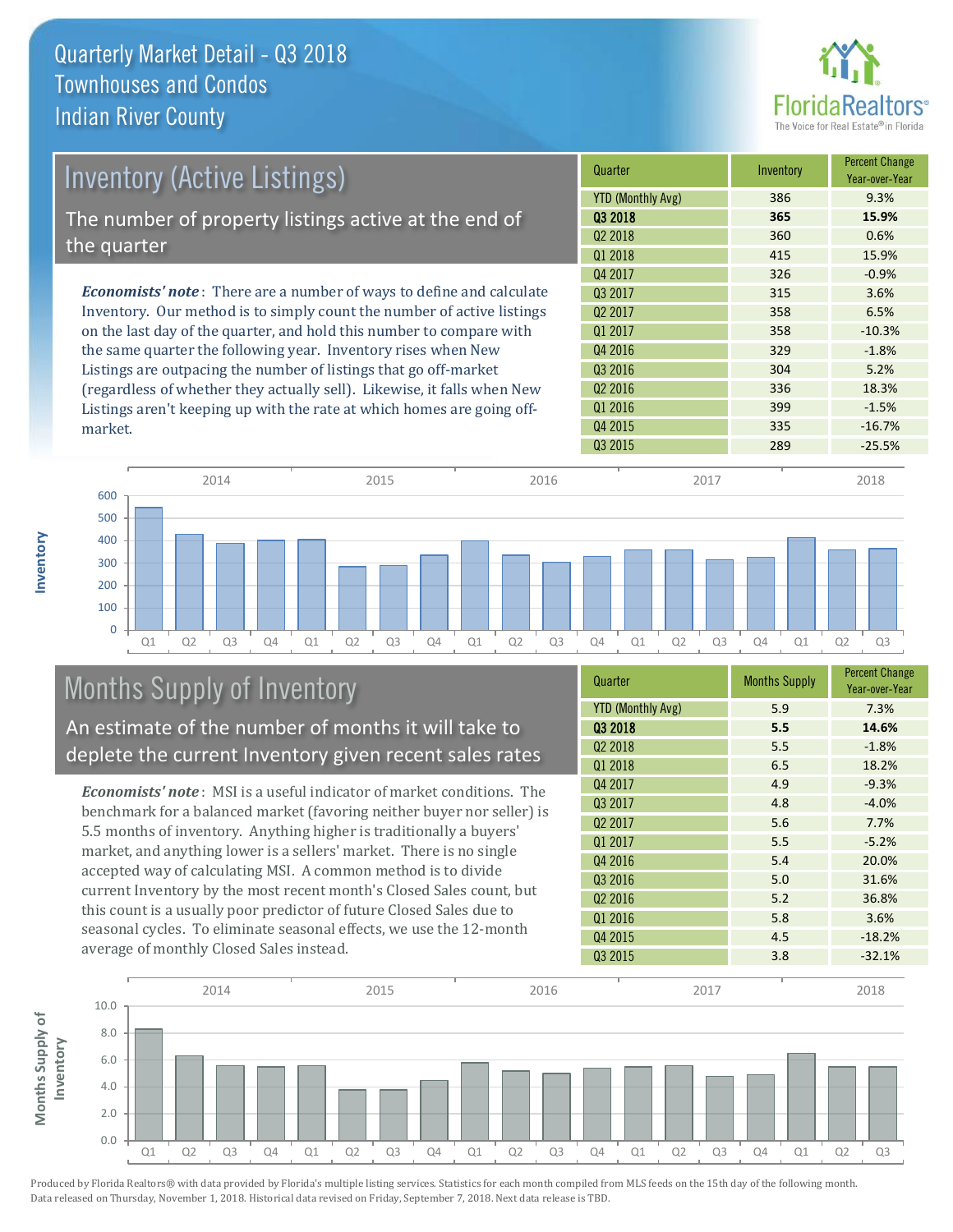

# Closed Sales by Sale Price

The number of sales transactions which closed during the quarter

*Economists' note:* Closed Sales are one of the simplest—yet most important—indicators for the residential real estate market. When comparing Closed Sales across markets of different sizes, we recommend comparing the percent changes in sales rather than the number of sales. Closed Sales (and many other market metrics) are affected by seasonal cycles, so actual trends are more accurately represented by year-over-year changes (i.e. comparing a quarter's sales to the amount of sales in the same quarter in the previous year), rather than changes from one quarter to the next.

| Sale Price            | <b>Closed Sales</b> | <b>Percent Change</b><br>Year-over-Year |
|-----------------------|---------------------|-----------------------------------------|
| Less than \$50,000    | 0                   | $-100.0%$                               |
| $$50,000 - $99,999$   | 49                  | 6.5%                                    |
| $$100,000 - $149,999$ | 46                  | $-8.0%$                                 |
| $$150,000 - $199,999$ | 26                  | 23.8%                                   |
| \$200,000 - \$249,999 | 15                  | 66.7%                                   |
| \$250,000 - \$299,999 | 12                  | 9.1%                                    |
| \$300,000 - \$399,999 | 12                  | $-7.7%$                                 |
| \$400,000 - \$599,999 | 17                  | 54.5%                                   |
| \$600,000 - \$999,999 | 5                   | $-16.7%$                                |
| \$1,000,000 or more   | 3                   | 0.0%                                    |



#### Median Time to Contract by Sale Price The median number of days between the listing date and contract date for all Closed Sales during the quarter

*Economists' note* : Like Time to Sale, Time to Contract is a measure of the length of the home selling process calculated for sales which closed during the quarter. The difference is that Time to Contract measures the number of days between the initial listing of a property and the signing of the contract which eventually led to the closing of the sale. When the gap between Median Time to Contract and Median Time to Sale grows, it is usually a sign of longer closing times and/or declining numbers of cash sales.

| <b>Sale Price</b>     | Median Time to<br>Contract | <b>Percent Change</b><br>Year-over-Year |
|-----------------------|----------------------------|-----------------------------------------|
| Less than \$50,000    | (No Sales)                 | N/A                                     |
| $$50,000 - $99,999$   | 28 Days                    | $-34.9%$                                |
| $$100,000 - $149,999$ | 57 Days                    | 39.0%                                   |
| $$150,000 - $199,999$ | 91 Days                    | 13.8%                                   |
| \$200,000 - \$249,999 | 135 Days                   | $-15.1%$                                |
| \$250,000 - \$299,999 | 161 Days                   | 496.3%                                  |
| \$300,000 - \$399,999 | 33 Days                    | $-62.1%$                                |
| \$400,000 - \$599,999 | 89 Days                    | 196.7%                                  |
| \$600,000 - \$999,999 | 106 Days                   | 86.0%                                   |
| \$1,000,000 or more   | 49 Days                    | $-80.1%$                                |



Produced by Florida Realtors® with data provided by Florida's multiple listing services. Statistics for each month compiled from MLS feeds on the 15th day of the following month. Data released on Thursday, November 1, 2018. Historical data revised on Friday, September 7, 2018. Next data release is TBD.

**Median Time to Contract**

**Median Time to Contract**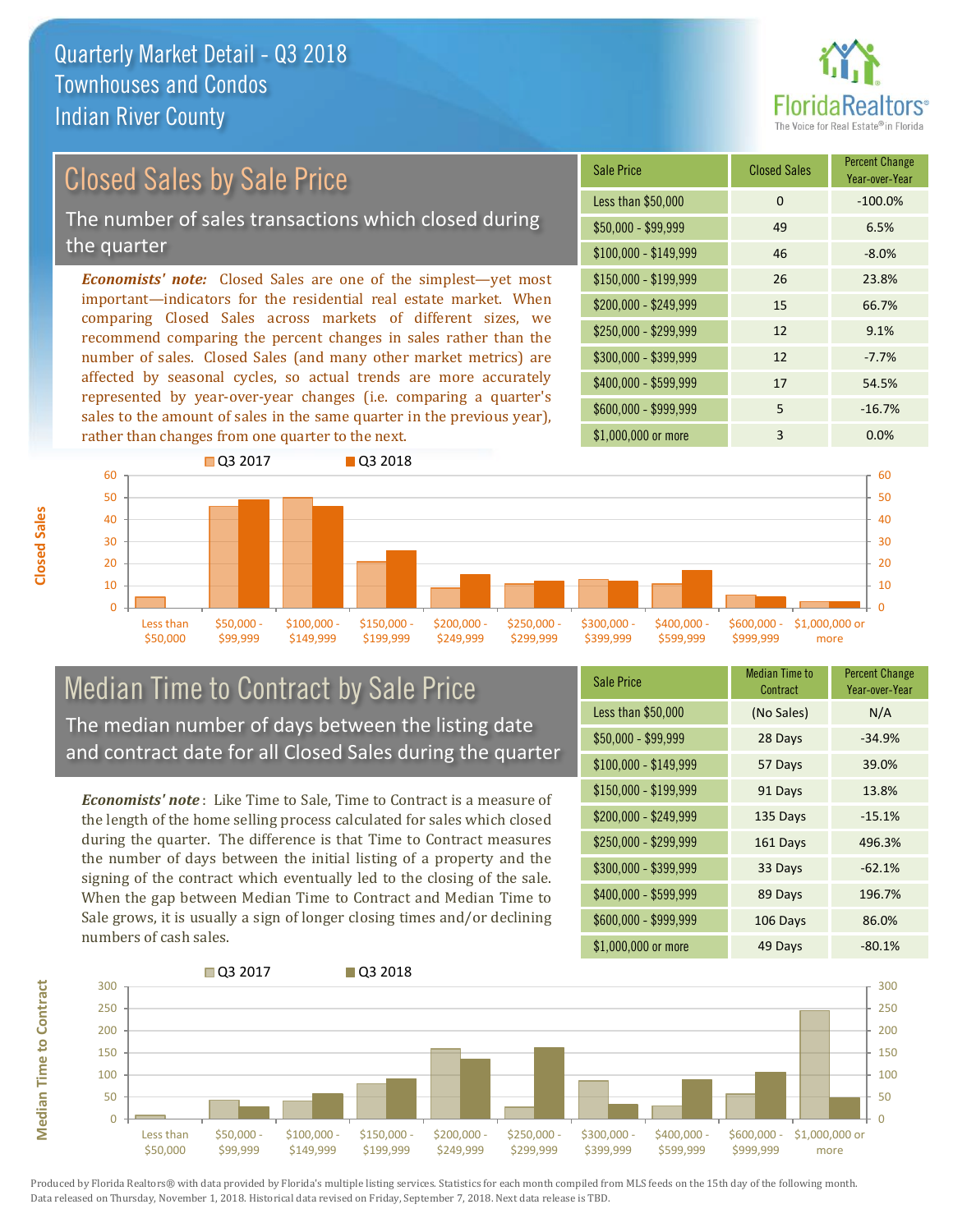

# New Listings by Initial Listing Price

The number of properties put onto the market during the quarter

*Economists' note:* New Listings tend to rise in delayed response to increasing prices, so they are often seen as a lagging indicator of market health. As prices rise, potential sellers raise their estimations of value—and in the most recent cycle, rising prices have freed up many potential sellers who were previously underwater on their mortgages. Note that in our calculations, we take care to not include properties that were recently taken off the market and quickly relisted, since these are not really *new* listings.

| <b>Initial Listing Price</b> | <b>New Listings</b> | <b>Percent Change</b><br>Year-over-Year |
|------------------------------|---------------------|-----------------------------------------|
| Less than \$50,000           | 0                   | $-100.0%$                               |
| $$50,000 - $99,999$          | 36                  | $-2.7%$                                 |
| $$100,000 - $149,999$        | 59                  | 20.4%                                   |
| $$150,000 - $199,999$        | 32                  | 60.0%                                   |
| \$200,000 - \$249,999        | 22                  | 214.3%                                  |
| \$250,000 - \$299,999        | 6                   | $-50.0%$                                |
| \$300,000 - \$399,999        | 19                  | 58.3%                                   |
| \$400,000 - \$599,999        | 20                  | 5.3%                                    |
| \$600,000 - \$999,999        | 22                  | 144.4%                                  |
| \$1,000,000 or more          | 24                  | 242.9%                                  |



## Inventory by Current Listing Price The number of property listings active at the end of the quarter

*Economists' note* : There are a number of ways to define and calculate Inventory. Our method is to simply count the number of active listings on the last day of the quarter, and hold this number to compare with the same quarter the following year. Inventory rises when New Listings are outpacing the number of listings that go off-market (regardless of whether they actually sell). Likewise, it falls when New Listings aren't keeping up with the rate at which homes are going offmarket.

| <b>Current Listing Price</b> | Inventory | <b>Percent Change</b><br>Year-over-Year |
|------------------------------|-----------|-----------------------------------------|
| Less than \$50,000           | 0         | N/A                                     |
| $$50,000 - $99,999$          | 41        | $-8.9%$                                 |
| $$100,000 - $149,999$        | 42        | $-10.6%$                                |
| $$150,000 - $199,999$        | 40        | 53.8%                                   |
| \$200,000 - \$249,999        | 31        | 34.8%                                   |
| \$250,000 - \$299,999        | 32        | 14.3%                                   |
| \$300,000 - \$399,999        | 44        | 29.4%                                   |
| \$400,000 - \$599,999        | 50        | 8.7%                                    |
| \$600,000 - \$999,999        | 47        | 104.3%                                  |
| \$1,000,000 or more          | 38        | $-11.6%$                                |



Produced by Florida Realtors® with data provided by Florida's multiple listing services. Statistics for each month compiled from MLS feeds on the 15th day of the following month. Data released on Thursday, November 1, 2018. Historical data revised on Friday, September 7, 2018. Next data release is TBD.

**Inventory**